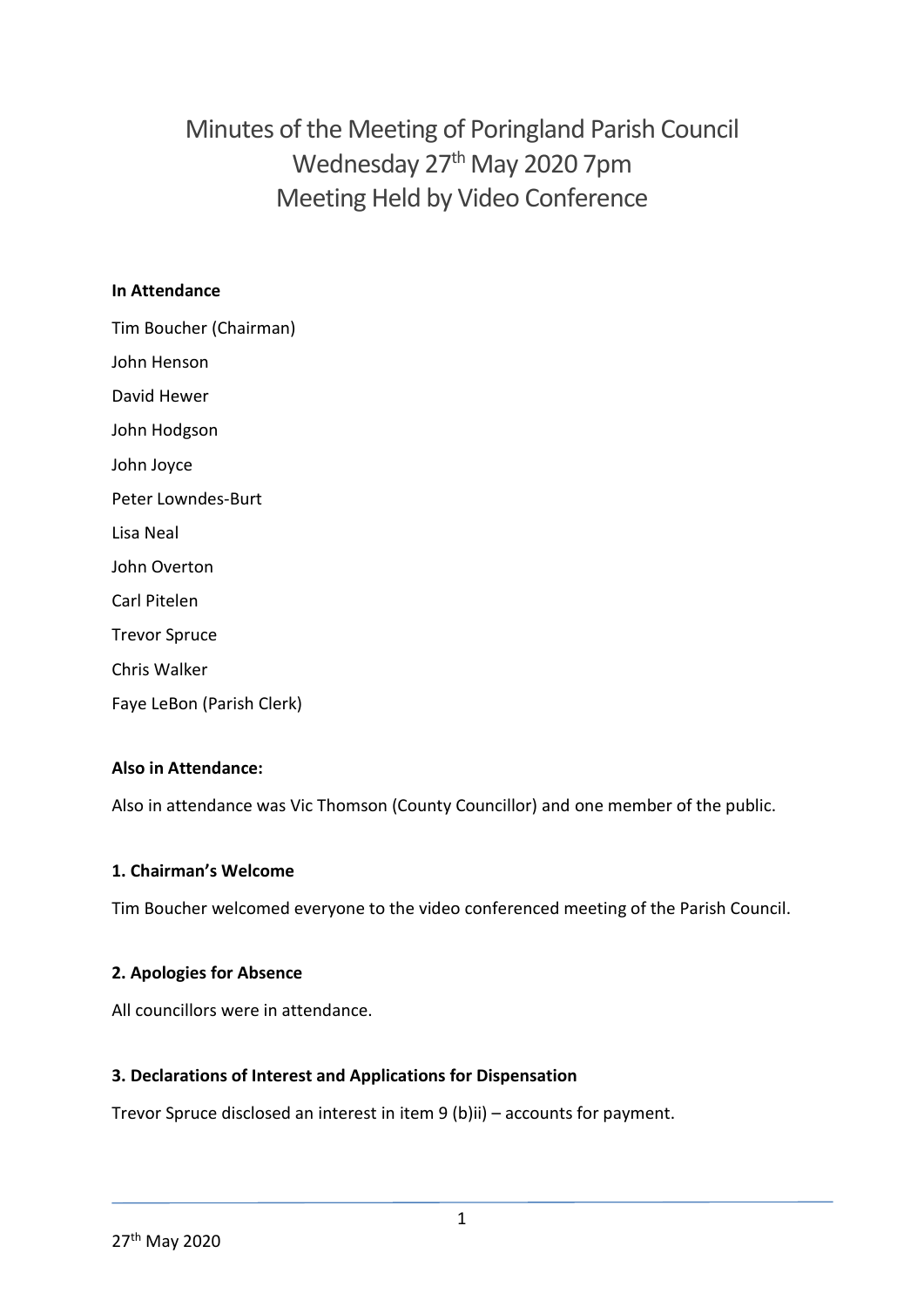Lisa Neal declared an interest in item 7, as a member of South Norfolk Council's planning committee.

John Overton queried what impact his District Councillor comments would have at a Parish Council meeting. The clerk advised that all District Councillors had to be clear on what 'hat' they were wearing at Parish Council meetings. As Lisa Neal holds a senior position as part of South Norfolk Council's planning committee, she is right to withdraw from the decision making process at a Parish Council meeting regarding planning applications because of the perception that she could be predetermining her decision on a planning application at committee stage.

### **4. To Agree Minutes of the Meeting Held on 29th April 2020**

Subject to the amendment of the number of members of the public in attendance, the minutes of the meeting held on 29<sup>th</sup> April 2020 were agreed after a proposal by David Hewer and a second by Chris Walker.

#### **5.Matters Arising, Including Clerk's Report**

#### Funding for Permissive Pathways at High Ash Farm

The letter about the risk to permissive rights of way as a result of withdrawal of government funding has been sent to Richard Bacon MP. Mr Bacon's Parliamentary Assistant has advised that the concerns have been raised to DEFRA and a response is awaited from them. It is unlikely to be treated as a priority by government at present, and will be chased when Covid-19 restrictions have been lifted. However, the ongoing situation shows how valued both public and permissive rights of way are. **ONGOING**

#### Police Shed

The extension to the shed has been completed. All that remain to be done is to relocate the cycle racks. **ONGOING**

#### Telephone Box

Men's Shed is now in possession of all the relevant materials for the refurbishment of the telephone box and this will progress when Covid-19 restrictions are lifted. Planning permission has been granted for the works by South Norfolk Council. John Hodgson is in the process of arranging all the defibrillator equipment. **ONGOING**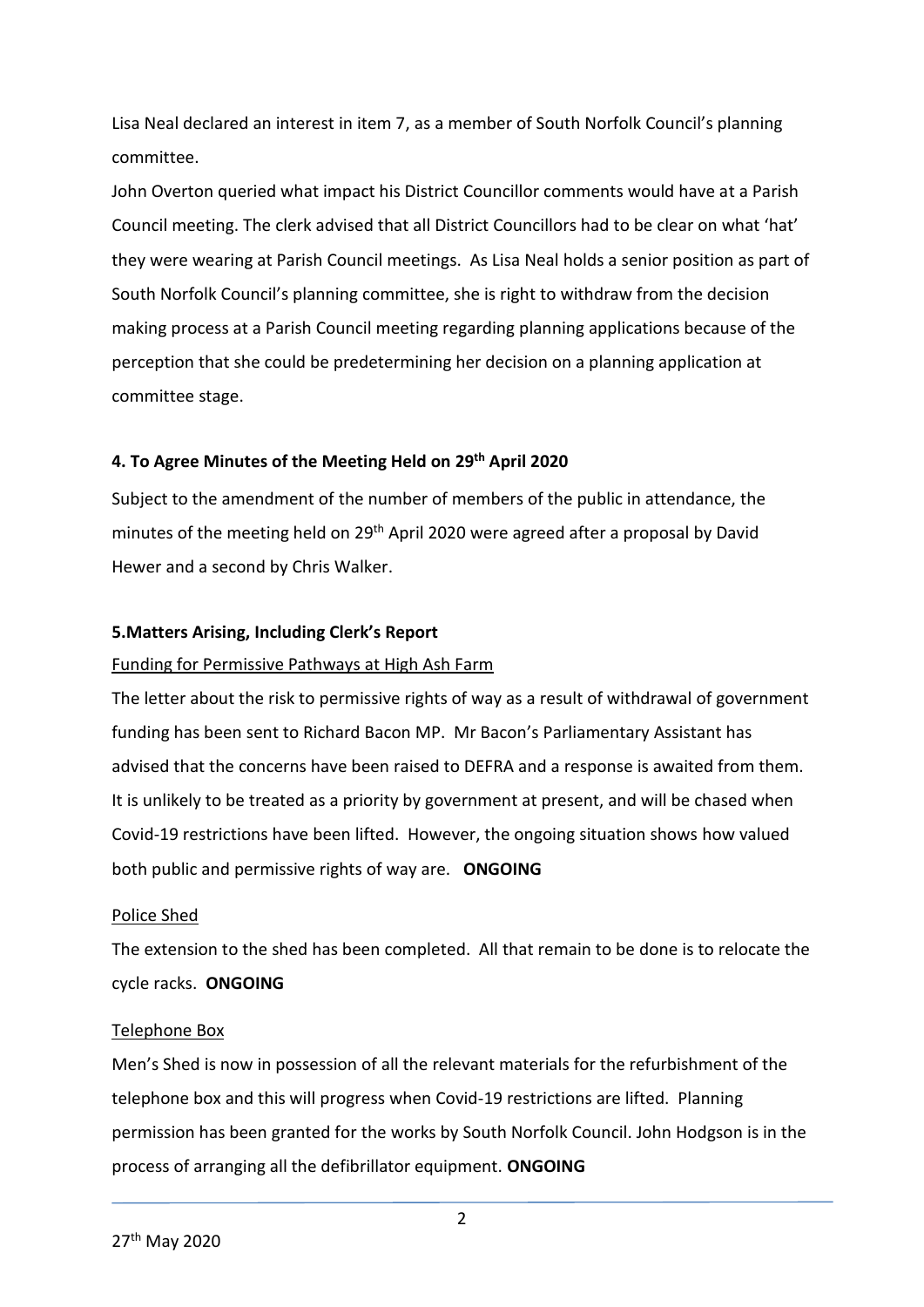#### Cyber Security

The purchase of the poringland-pc.gov.uk domain name is now complete and the new email addresses should all be set up and active. Three more email addresses have been arranged to regularise the emails of the community centre staff, as part of the Parish Council. These will be set up when convenient. **ONGOING**

#### A146/B1332 Stacking Survey

The survey is now ready to launch, but has been delayed in light of the Covid-19 crisis. There will no significant traffic to measure at present, and the Parish Council risks being seen as insensitive with greater issues to address. The survey can be left in abeyance until a better time for release. **ONGOING**

#### Dog Bins / Grit Bins

All agreed dog and grit bins have now been installed. **COMPLETE**

#### Playing Field Drainage Works

The playing field drainage works have been completed. **COMPLETE**

#### Annual Accounts

The annual accounts have been passed to the Internal Auditor for review. It is hoped that they can be presented to council in the June meeting. **ONGOING**

#### Men's Shed

The Fields In Trust legal team will not support a Men's Shed on the Playing Field, however, they have provided guidance as to what activities the Men's Shed could provide that would be supported. These have been sent to Men's Shed for consideration. Such items would include the provision for repair of the playground equipment. **ONGOING**

Tim Boucher queried where the SAM sign was presently. The Clerk advised it was still monitoring data on Rectory Lane, but it was not possible to move the sign at present due to it being a job for two members of staff and they could not presently be in close proximity. Trevor Spruce will move the sign to the main road to monitor how close to 'normal' traffic counts the village is currently experiencing.

Carl Pitelen raised that the road markings on the Trowse bypass had been changed.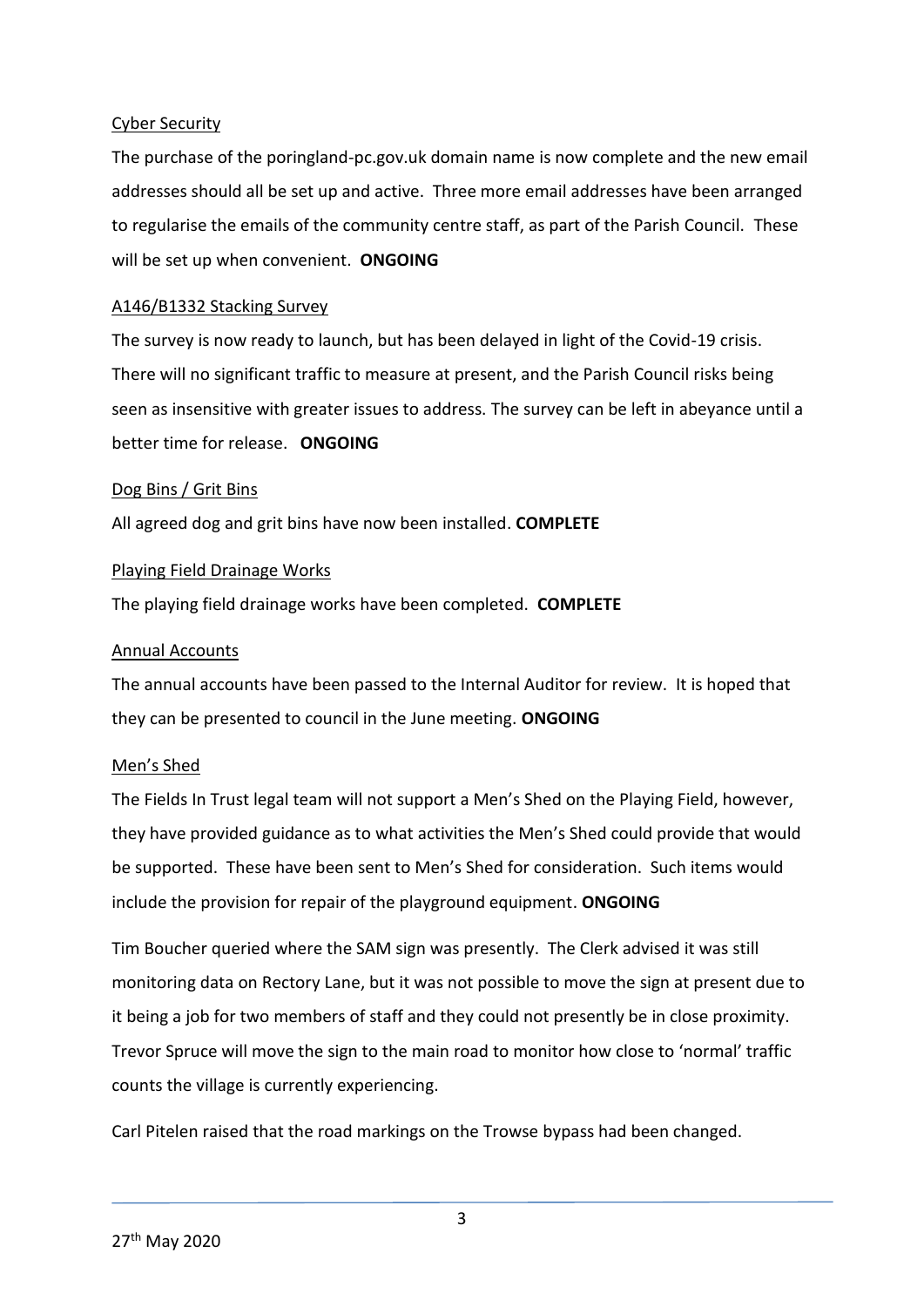# **6. Adjournment for Public Participation, District and County Councillors, and Councillors with any Pecuniary Interests**

It was agreed that standing orders should be suspended.

### a) District Council Report

Cllr Neal reported that £50m had been distributed in grants to local businesses affected by Covid-19.

The Help Hub have worked very hard. South Norfolk Council will continue to support vulnerable individuals, but the focus will now to moving to economic recovery. Staff will be deployed to help with the market towns, to ensure that people can shop safely by social distancing, to help people feel confident in local shopping.

There will be a dedicated telephone number to assist the hospitality sector from July.

The next planning meeting will have public speaking enabled.

The Emergency Committee will finish in the middle on June and the Cabinet system will resume. The Poringland Neighbourhood Plan is on the Cabinet agenda for 15<sup>th</sup> June. Cllr Neal will find out if parish councillors can attend and if they can speak in support of the Neighbourhood Plan.

# b) County Council Report

Cllr Thomson had sent a comprehensive report on Covid-19 statistics in Norfolk, and Norfolk County Council's response through their different departments.

He reported that the library service was continuing to support residents though their online services, with 63% more e-books being downloaded compared to the same time last year. There will be a review of mobile libraries in due course, as people are starting to change their book borrowing habits.

A new campaign has been launched to recognise Norfolk's young carers. It is estimated that over 11,000 young people in Norfolk, some as young as 5 years old, are caring for a family member or friend.

The recycling centres are starting to reopen.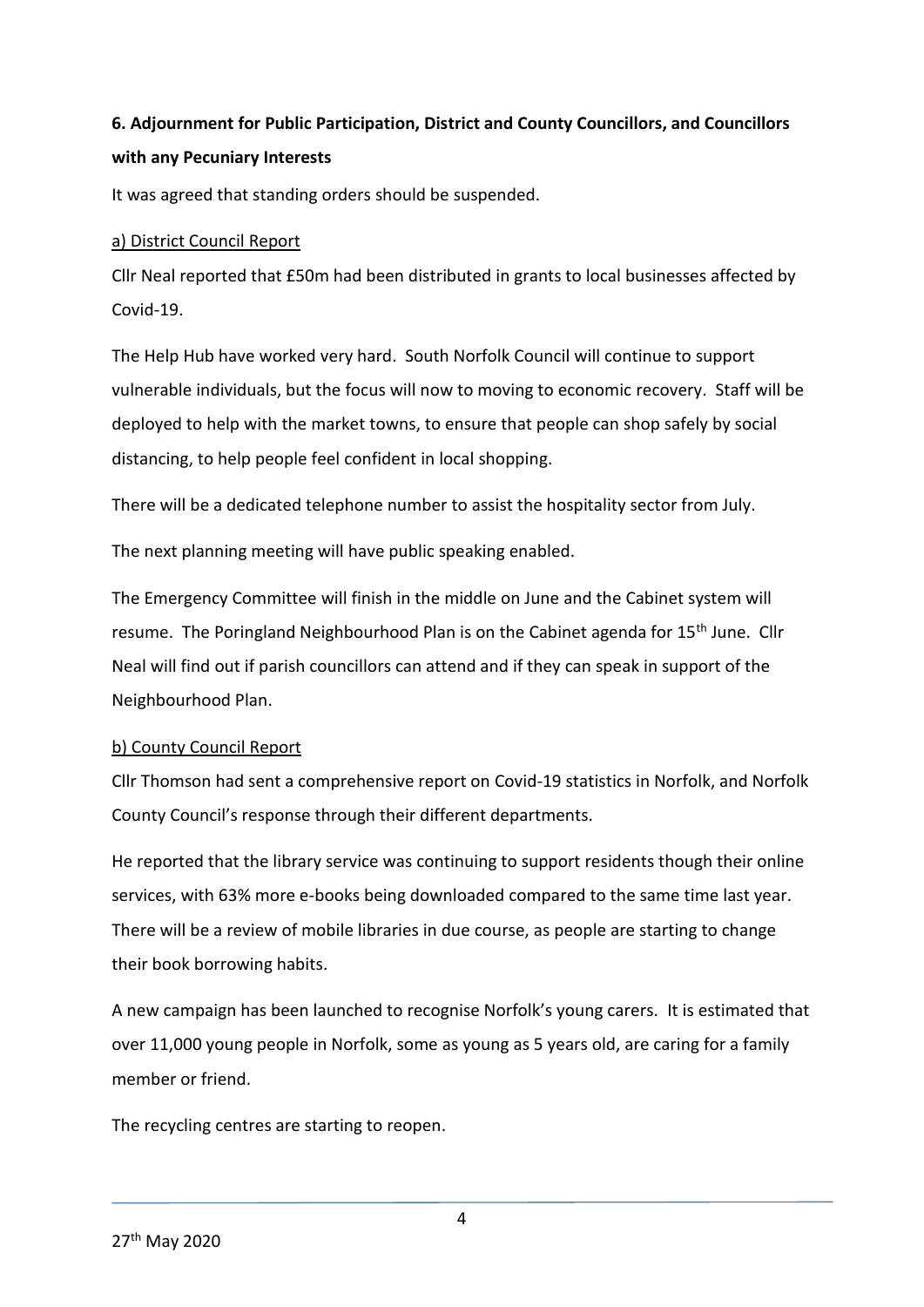The Parish Council is to keep Cllr Thomson informed of any problems with the traffic management relating to the road improvements outside Milestones. Cllr Thomson will also look into the positioning of the village gateway signs for both Poringland and Framingham Earl, to the north of the village.

He further reported that there had be a delay in the start of the road resurfacing outside Framingham Earl school. He will ensure that when this starts there is no negative impact on traffic already affected by the current roadworks.

*Vic Thomson Left the Meeting*

c) Public Participation No matters raised. *Standing orders were reinstated. Lisa Neal withdrew from the meeting.* 

#### **7. Planning**

#### a. To Consider Applications Received

# *i. 2020/0832 – 4 Caistor Lane– Erection of a two storey side extension including a single dormer window to front and two skylights to rear*

Trevor Spruce presented this application. He felt the only matter needing to be raised was that the roofline of the extension was not in keeping with the neighbouring properties, but felt that this was not significant enough for an objection to the proposal. He proposed that the council make no comment on this application, seconded by John Joyce and carried.

#### *Lisa Neal Re-Joined the Meeting*

#### b. To Note Planning Decisions

The following decisions were noted:

i) 2020/0555 – 14 Malten Close – Erection of side extension to rear, including loft conversion with dormer window. Removal of chimney. – **APPROVAL WITH CONDITIONS** ii) 2020/0608 – 4 Church Close – Porch Replacement to Front of Dwelling – **APPROVAL WITH CONDITIONS**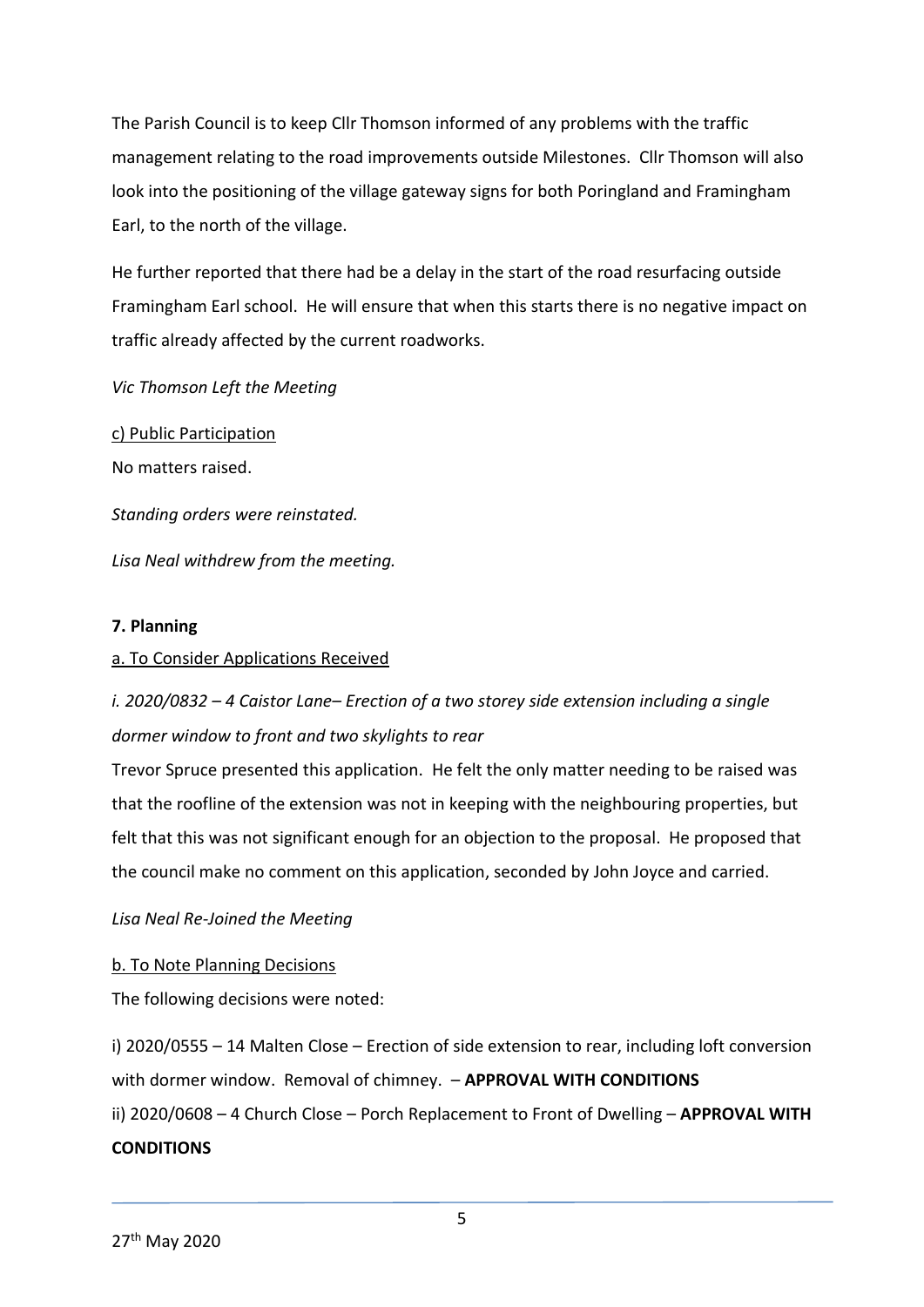#### **8. Covid-19**

#### a) To Receive Parish Council Update on Covid-19 Crisis

With regards to the community centre, all scheduled hire has been cancelled up to 5<sup>th</sup> July. There are two further casual hires in July which have been contacted to advise that their hire may be cancelled (18th and 25th July). The fete has been cancelled and refunds are in the process of being cancelled.

The Covid-19 support flier was delivered week commencing 11th May. As result, one person called the Parish Council for assistance. Permission was given to pass her details to South Norfolk Council and the Fuel Allotment Trust. South Norfolk Council ensured that this person had a food parcel delivered and was placed on the government list for regular parcels. Details were passed onto the benefits team for assistance and a hardship grant was awarded. It is likely that other people will have contacted South Norfolk Council directly as a result of the flier.

There were concerns raised about the delivery of the flier as not all councillors had received one, and upon checking with neighbouring properties, the deliveries had been quite haphazard. The Clerk is to follow this up with the delivery company.

Active Norfolk has advised that the Parish Council has been successful in an application for 50 'Active at Home' packs for vulnerable people. Once received, these can be distributed to vulnerable people, particularly those who have no access to the internet. 15 packs are to be given to the Good Neighbours Scheme, who can distribute amongst their clients.

#### **9. Finance**

# a) To Receive Receipts, Payments and Bank Reconciliation for April 2020 The receipts, payments and bank reconciliation for April 2020 were noted by council.

#### b) Accounts for Payment

#### *i) To Agree Accounts for Payment*

Chris Walker proposed that the following accounts for payment be accepted, seconded by Peter Lowndes-Burt and carried.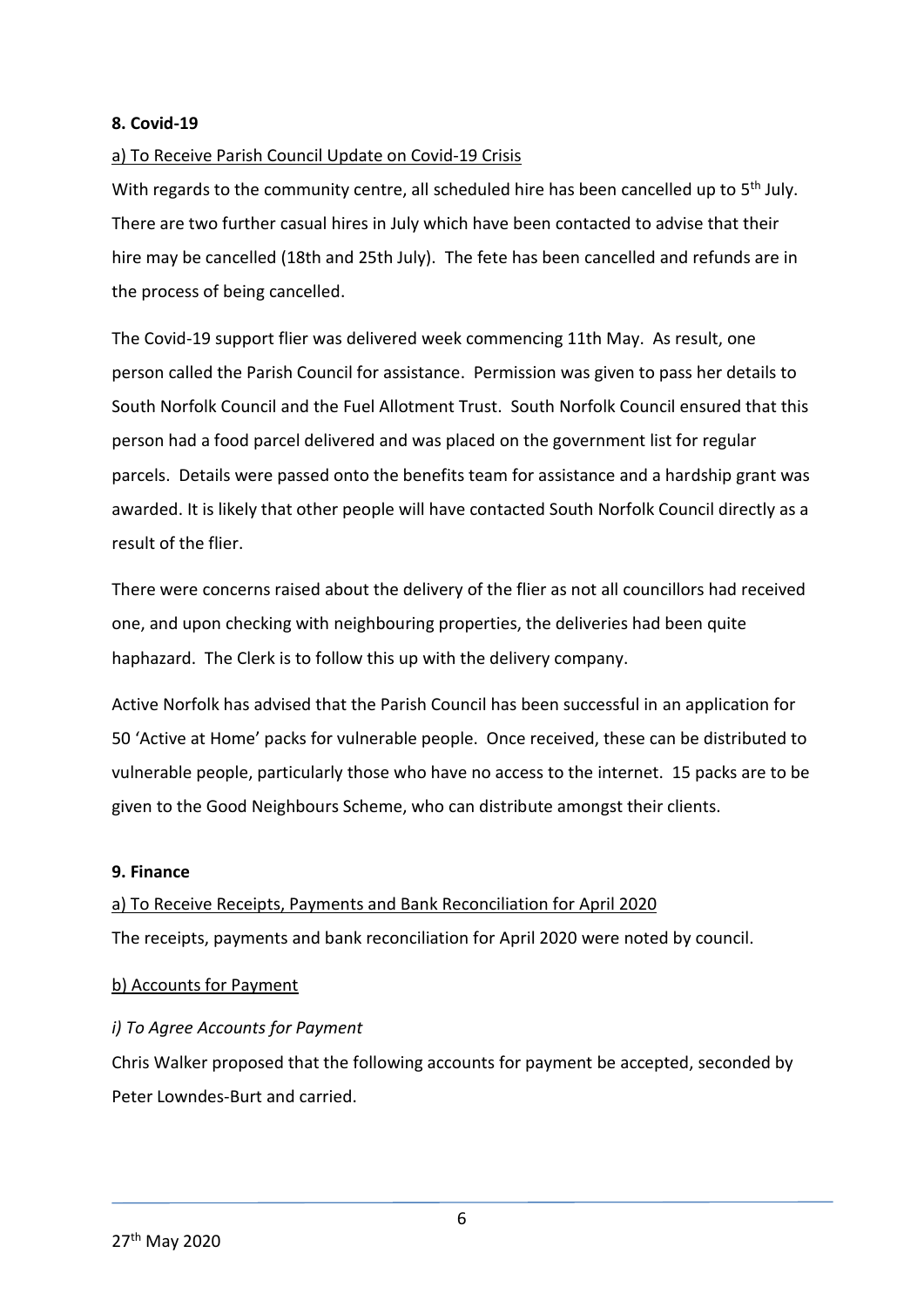| Payee                       | <b>Description</b>                      | <b>Amount</b> |
|-----------------------------|-----------------------------------------|---------------|
|                             | <b>Staff Salaries</b>                   | £6,524.26     |
| <b>HMRC</b>                 | <b>PAYE &amp; NIC</b>                   | £2,105.20     |
| <b>Norfolk Pension Fund</b> | <b>Pension Contributions</b>            | £2,369.13     |
| Microshade                  | <b>Hosted IT</b>                        | £255.60       |
| <b>BT</b>                   | Landline and Broadband                  | £92.39        |
| <b>Total Gas and Power</b>  | Electricity                             | £531.55       |
| <b>Hugh Crane</b>           | <b>Cleaning Consumables</b>             | £223.51       |
| PHS                         | <b>Waste Removal</b>                    | £217.44       |
| X2 Connect                  | Defibrillator Signage                   | £85.08        |
| <b>AC Bacon Engineering</b> | <b>Extend Police Shed</b>               | £2,112.00     |
| Veolia                      | <b>Waste Removal</b>                    | £26.26        |
| Garden Guardian             | <b>Grounds Maintenance</b>              | £836.20       |
| <b>CGM</b>                  | <b>Grounds Maintenance</b>              | £981.43       |
| Barclaycard                 | Microsoft License (inc. Teams)          | £211.20       |
| R. McCarthy                 | Mileage & Expenses                      | £22.65        |
| <b>ESPO</b>                 | Gas                                     | £78.79        |
| Wave                        | <b>Water Supply</b>                     | £1.71         |
| Wave                        | <b>Water Supply</b>                     | £18.70        |
| <b>Elysian Associates</b>   | Professional Advice (VAT)               | £1,800.00     |
| Vortex                      | Grounds maintenance (Apr/May)           | £1,174.00     |
| Names Withheld              | Community centre Hire Refunds (Covid19) | £657.75       |
|                             | <b>TOTAL</b>                            | £20,324.85    |

The Clerk advised that correspondence had been received from South Norfolk Council that they had paid the £10,000 Covid-19 grant to the community centre in error and had sent an invoice to retrieve this. Lisa Neal advised that South Norfolk Council had apologised and confirmed that the money would be going back to central government.

*Trevor Spruce Disconnected from the Meeting*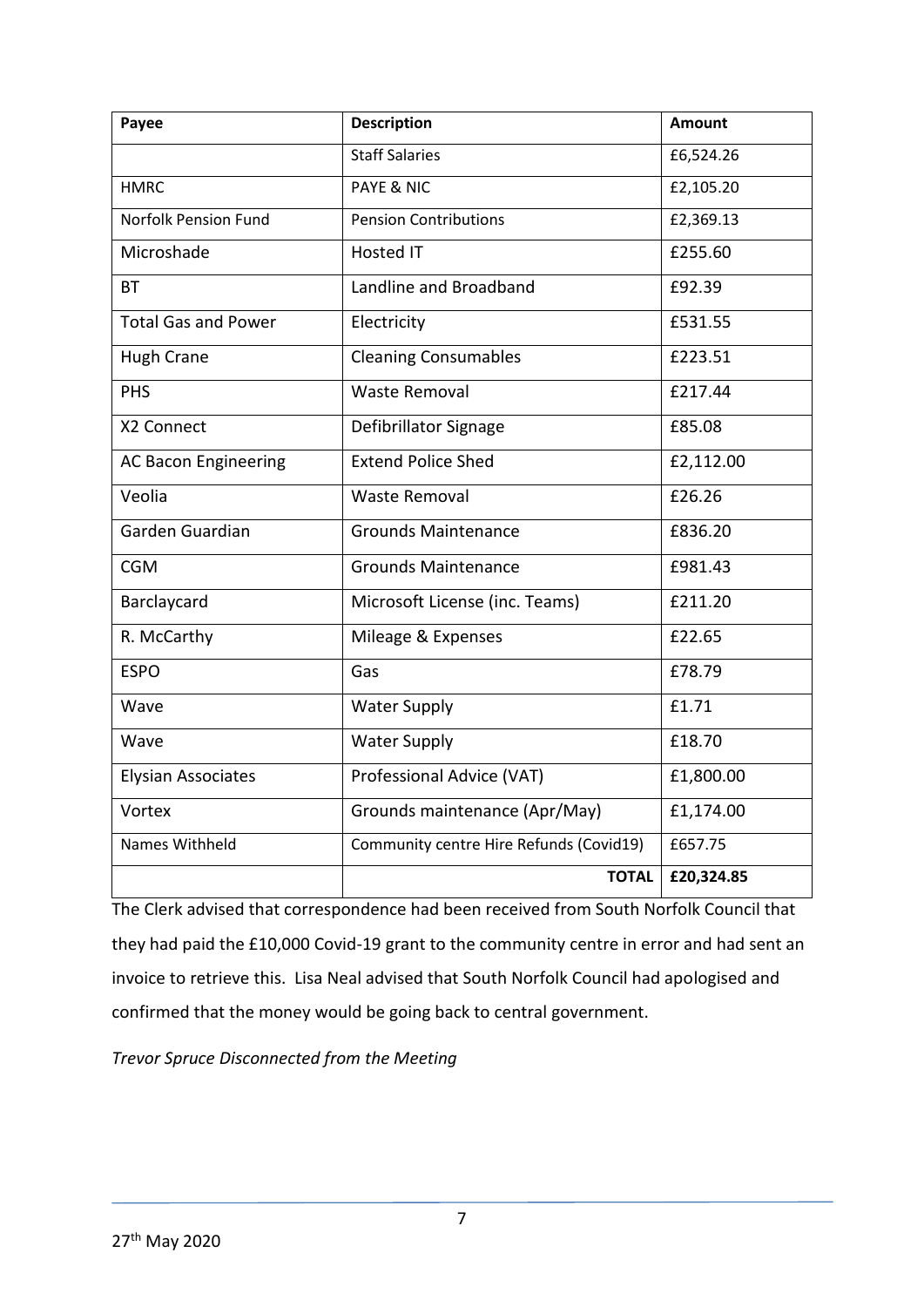# *ii) To Agree Accounts for Payment (Councillors with Pecuniary Interests)*

Chris Walker proposed that the following account for payment be accepted, seconded by John Hodgson and carried.

| Payee             | <b>Description</b>                               | Amount    |
|-------------------|--------------------------------------------------|-----------|
| Spruce Landscapes | Grouting, paving repairs and install grit bin at | £1,577.40 |
|                   | community centre. Playing field drainage         |           |
|                   | scheme. Weld fence at Mulberry Park. Install     |           |
|                   | village dog and grit bins.                       |           |
|                   | <b>TOTAL</b>                                     | £1,577.40 |

*Trevor Spruce Re-joined the Meeting*

# **10. To Receive Additional Information from Norfolk Homes Regarding Lagoon South of Woodland and Consider Adoption**

A group of councillors visited the southern lagoon on  $19<sup>th</sup>$  May, and were shown around the area by a representative of Norfolk Homes. The Clerk had sent pictures to councillors who could not attend. The extent of the proposed adoption was discussed and it was confirmed that the hydrobrake system had been adopted by Anglian Water. The proposed commuted sum had also been increased from £9,375 to £17,500. This would allow for desilting (a quote and report had been provided) and vegetation strimming.

Discussions occurred about access and it was agreed that access would have to be controlled by the Parish Council. It was also queried whether more money would be required, even to have this as a wildlife area.

John Henson proposed that the southern lagoon should be adopted with the community woodland, and a commuted sum of £17,500 should be received. Seconded by David Hewer and carried.

# **11. Community Centre**

# a) To Consider Re-opening Plan and Risk Assessments

John Hodgson introduced the documents and stressed that they were dynamic and could be updated when required. He would prefer to see these authorised at this meeting so that they could be tested on the NHS when they have their blood service booking on  $11<sup>th</sup>$  June.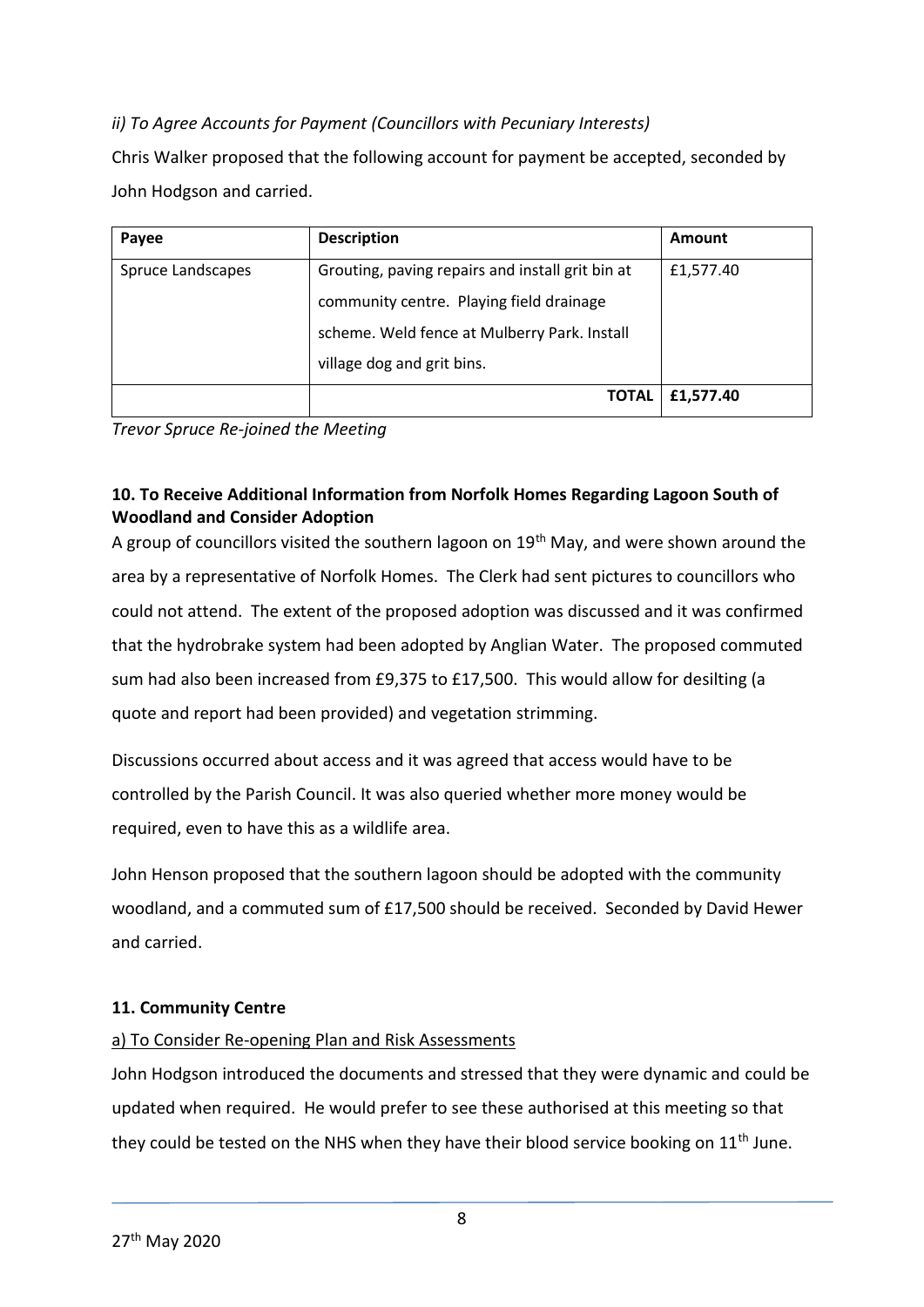John Overton raised concerns about this booking and would prefer the community centre to remain closed. The Clerk advised that the NHS had provided its own risk assessment, and that the blood transfusion service was an exceptional booking.

It was agreed by majority vote that the NHS be permitted to use the building on  $11<sup>th</sup>$  June, on the provision that the building is cleaned afterward, including the wiping down of all surfaces.

On the basis that the desire is to open the community centre at the earliest opportunity, delegated authority was given to the Clerk, in consultation with John Hodgson, to procure the safety equipment and signage required to maintain social distancing in the community centre. The agreed budget was up to £1,000.

A Community Centre Advisory Group meeting is to be called to review and agree the reopening plan, and then these documents will be brought back to council in June.

### b) To Consider Use for Out of Date Stock

The community centre manager had provided a list of bar stock which was becoming short dated. It was agreed that all the non-alcoholic stock dated May and June would be donated to the food bank, and all alcoholic to Priscilla Bacon Lodge. The Clerk is to be given delegated authority to release short dated stock dated July, depending upon whether opening the bar would be allowed to open or indeed whether it would be practical to open it.

# **12. To Consider Attendees for 'Engaging Your Community' Course**

The Clerk advised that the Norfolk Association of Local Councils is running an 'Engaging Your Community' course at a cost of £67.50 per delegate. This course would be in line with the Parish Council's objectives of community engagement, as identified by the Strategic Working Group. It was agreed that Tim Boucher and the Clerk should attend, after a proposal from Chris Walker and a second from Lisa Neal.

# **13. To Agree 2020/2021 Meeting Calendar**

A draft meeting calendar had been circulated by the Clerk. It was agreed not to meet in December or August, and to have two meetings in January and September respectively, the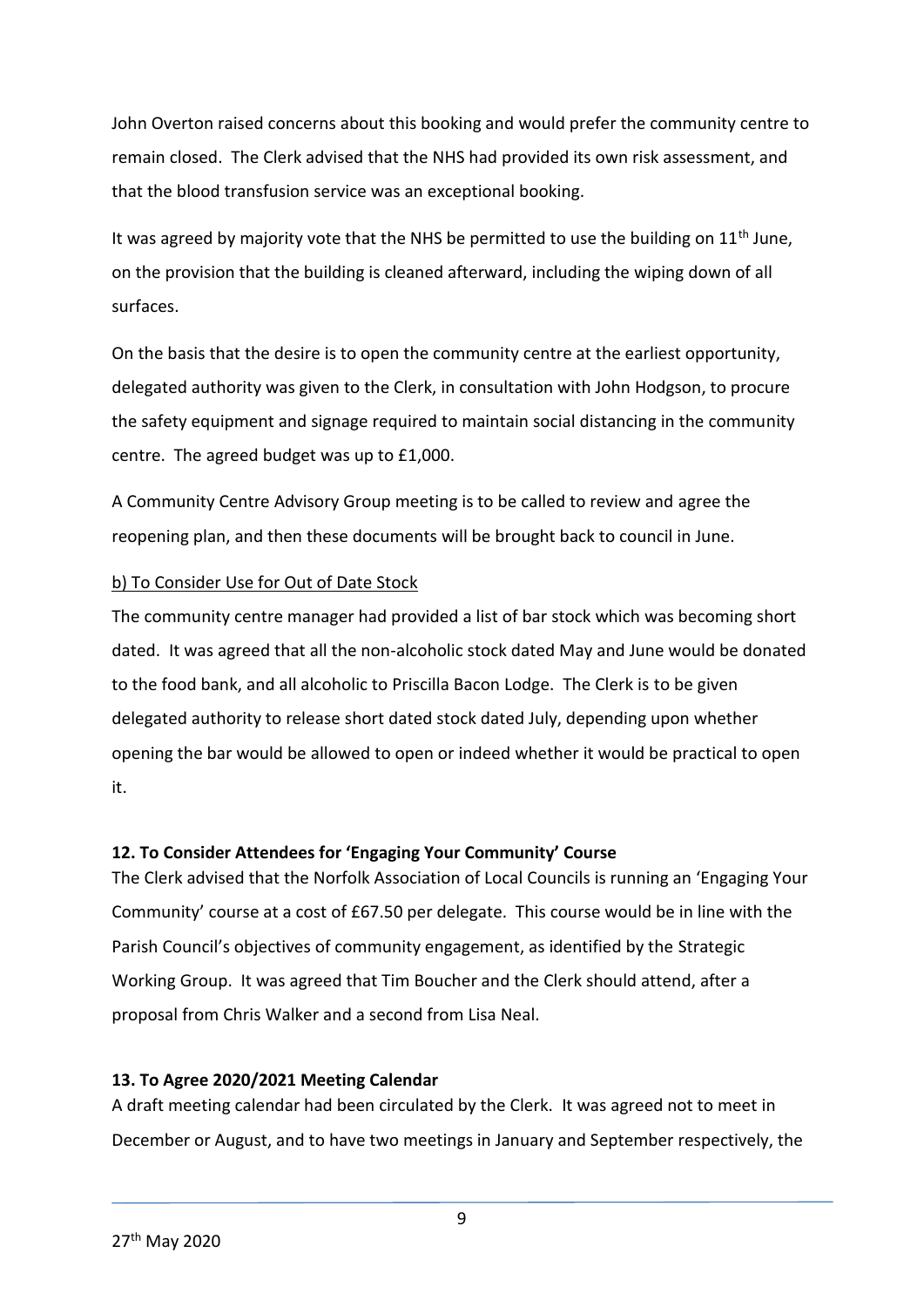first of which would be a meeting only to discuss essential matters, including planning applications and finance. The meeting calendar for 2020/2021 was agreed.

# **14. To Review Register of Assets of Community Value**

The Clerk reported the following assets of community value and their expiration date:

| <b>Asset</b>        | <b>Address</b>  | Reason                  | Date of Listing | <b>Expiry</b> |
|---------------------|-----------------|-------------------------|-----------------|---------------|
| The Dove            | Bungay Road,    | Pub of social interest  | 07/08/2015      | 07/08/2020    |
|                     | Poringland,     | and wellbeing           |                 |               |
|                     | <b>NR14 7NB</b> |                         |                 |               |
| Poringland          | Overtons Way,   | <b>Community Centre</b> | 07/08/2015      | 07/08/2020    |
| Library             | Poringland,     | of social interest and  |                 |               |
|                     | <b>NR147WB</b>  | wellbeing               |                 |               |
| Poringland          | The Street,     | <b>Community Centre</b> | 07/08/2015      | 07/08/2020    |
| <b>Village Hall</b> | Poringland,     | of social interest and  |                 |               |
|                     | <b>NR14 7RQ</b> | wellbeing               |                 |               |
| Royal Oak           | The Street,     | Pub of social interest  | 07/08/2015      | 07/08/2020    |
|                     | Poringland,     | and wellbeing           |                 |               |
|                     | <b>NR14 7TJ</b> |                         |                 |               |
| Zaks                | The Street,     | <b>Community Centre</b> | 07/08/2015      | 07/08/2020    |
|                     | Poringland,     | of social and           |                 |               |
|                     | <b>NR14 7LA</b> | economic interest       |                 |               |
|                     |                 | and wellbeing           |                 |               |

It was agreed after a proposal from John Henson and a second from Chris Walker that applications for these assets of community value should be put in to prevent them being unprotected after expiry.

**15. To Consider Membership Subscription to the Norfolk Association of Local Councils** The Clerk presented the membership proposal from the Norfolk Association of Local Councils. It was acknowledged that the group had had organisational issues in the past. The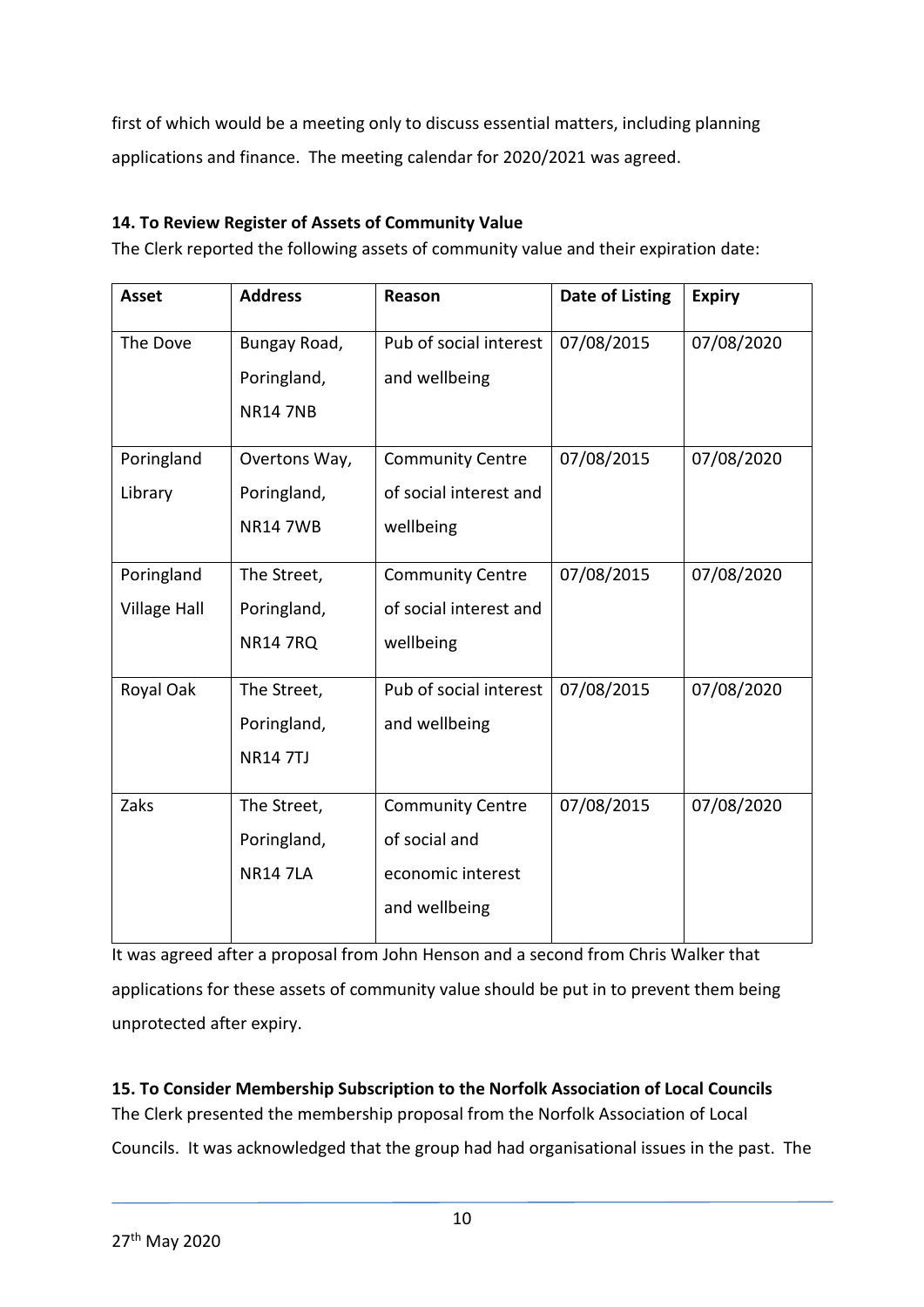Clerk advised that the group had provided good advice and support via virtual meetings for the council during the Covid-19 crisis, despite the council not being a member. It was agreed after a proposal from John Henson and a second from David Hewer that the council should accept membership for 2020/2021 at a cost of £463.95. This will be reviewed upon renewal next year.

#### **16. Policy Review**

#### a) To Review Grant Awarding Policy

This was reviewed by the council and amendments were made to make it less restrictive, particularly now the council can exercise the General Power of Competence. The policy was agreed after a proposal from Chris Walker and a second from John Hodgson.

#### b) To Review Ticket and Refund Policy

This policy had been reviewed and submitted to council by the community centre manager. It was requested that all references to the community centre manager be replaced by the Parish Council, and that reserved tickets should be paid for within 2 weeks rather than 4. With these amendments, the policy was agreed.

The Clerk is to review the community centre booking forms to ensure that there is no liability to the council for any bookings taken during the Covid-19 pandemic.

# **17. To Receive Proposal to Close the Meeting for Item 18 Under Section 1 Para 2 of the Public Bodies (Admissions to Meetings) Act 1960 as the Item Refers to Terms and Conditions of Employment**

It was agreed that section 18 should be closed to the public as it relates to terms and conditions of employment.

#### **18. To Receive Update on HR Matters and Agree Subsequent Actions if Required**

John Joyce provided an update report to the council on staff which had been affected by the closure of the community centre.

A further matter of correspondence sent by a member of staff was discussed and subsequent actions agreed by the council after a proposal from John Henson and a second from Chris Walker.